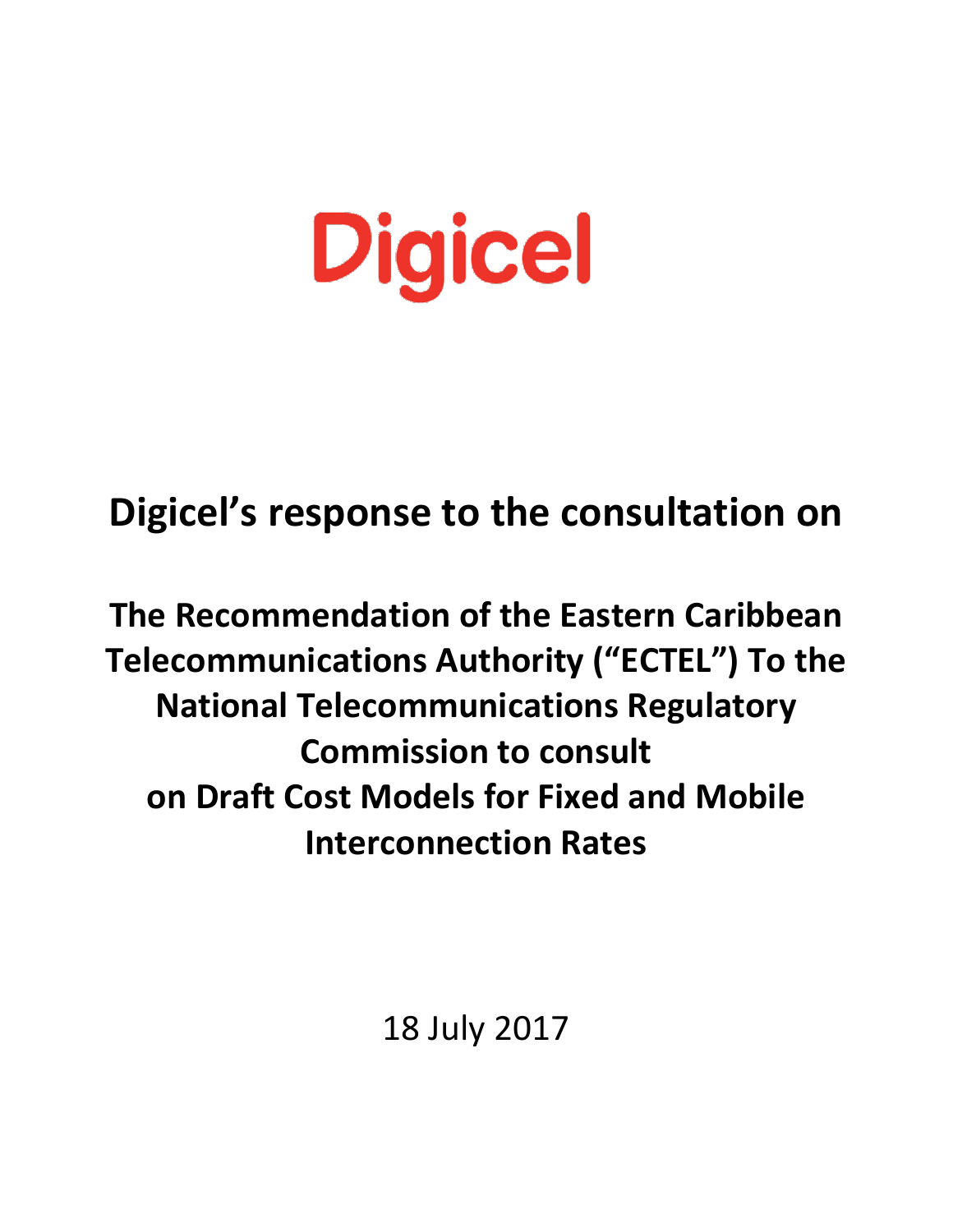Digicel welcomes the opportunity to comment on The Recommendation of the Eastern Caribbean Telecommunications Authority ("ECTEL") To the National Telecommunications Regulatory Commission to consult on Draft Cost Models for Fixed and Mobile Interconnection Rates. Digicel is of course available, and would be happy, to discuss our submission further.

The comments as provided herein are not exhaustive and Digicel's decision not to respond to any particular issue(s) raised in the application document or any particular issue(s) raised by any party relating to the subject matter generally does not necessarily represent agreement, in whole or in part nor does any position taken by Digicel in this document represent a waiver or concession of any sort of Digicel's rights in any way. Digicel expressly reserves all its rights in this matter generally.

Please do not hesitate to refer any questions or remarks that may arise as a result of these comments by Digicel to: -

Kieran Meskell Head of Regulatory Affairs, Caribbean and Central America Digicel Group 14 Ocean Boulevard Kingston Jamaica

Kieran Meskell **Head of Regulatory Affairs**

\_\_\_\_\_\_\_\_\_\_\_\_\_\_\_\_\_\_\_\_\_\_\_\_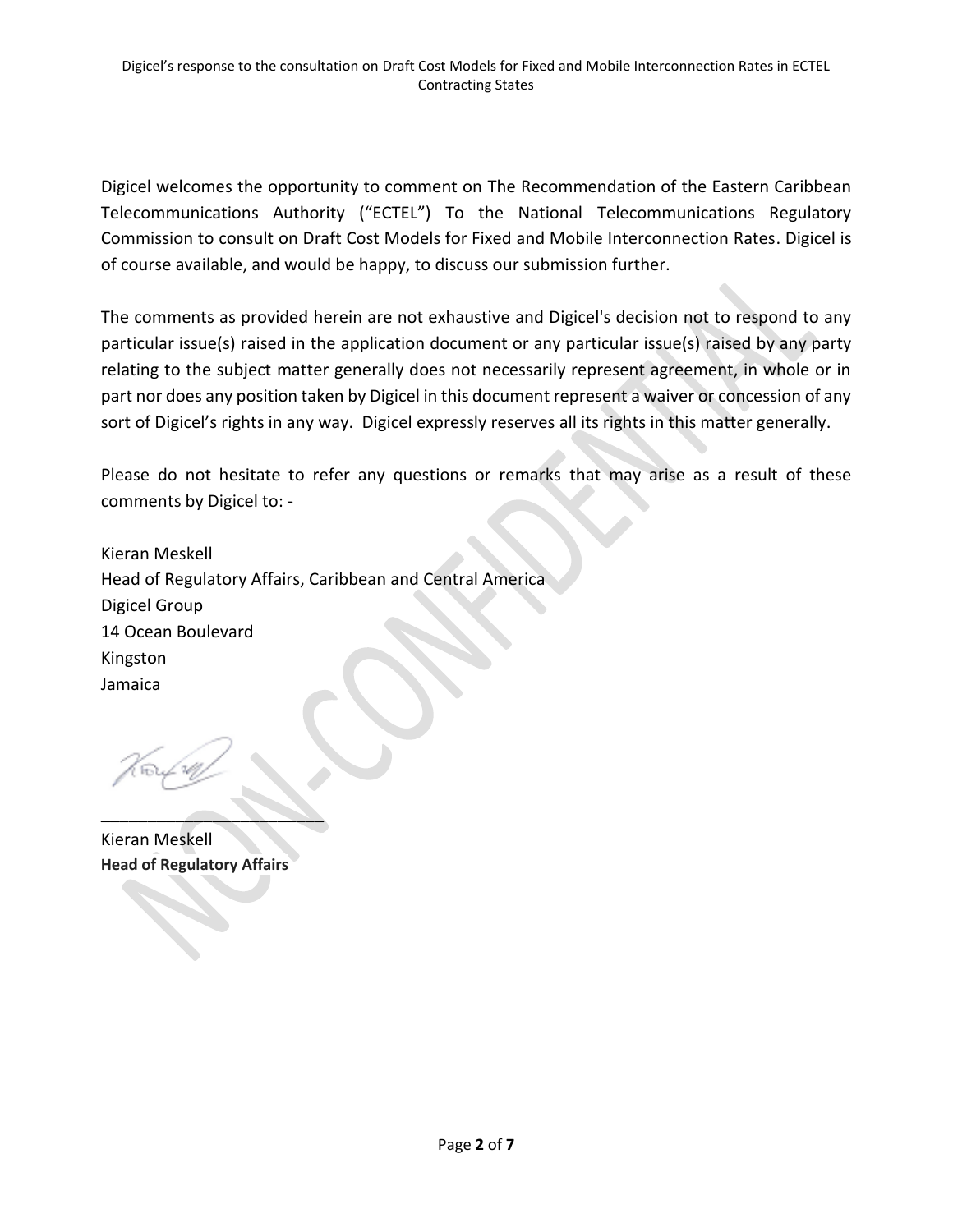#### **Introduction**

Digicel questions the appropriateness of cost modelling in small island developing states generally as we believe that they ae an inappropriate regulatory tool for such economies. In the event that cost modelling is used, it is critical that any model has regard to the particular economic characteristics of these states – including the particular problems of minimum economic scale. This means that cost oriented prices in microstates (at wholesale and retail) are likely to be significantly above those observed in macrostates and could easily even be more than double. It's therefore wrong to rely on model inputs and assumptions aligned with those in macrostates because this would lead to model outputs and regulated prices that are too low. Such under assessment of the level of cost oriented prices will lead to under recovery of investment. In addition it will lead to inefficient market entry in sectors such as international voice services as the regulated prices would not correctly reflect costs. As a validity check on the correct model operation outputs which are not significantly above those modelled in other larger states such as Jamaica are indicative that the model does not properly take account of the characteristics of network deployments in microstates like those in the ECTEL region.

Digicel has commissioned the respected economic consultancy firm Analysis Mason to support its review of the draft ECTEL model. Analysys Mason is the world leader in the design, construction and implementation of mobile network service costing models, and has been a pioneer in all aspects of regulatory costing and pricing since the early 1990s.

The Analysys Mason review of the ECTEL has highlighted a number of material deficiencies in the construction of model, the chosen inputs to the model and factual inaccuracies in the information which ECTEL has relied on to justify various decisions. The report produced by Analysys Mason is attached to the submission and forms part of it.

#### **Detailed Comments on Model**

#### **Benchmarks**

The ECTEL decision making is informed by benchmarks produced by Axon. Analysys Mason was directly involved in the modelling process in a number of benchmarked countries and therefore is uniquely qualified to review the accuracy and adequacy of these benchmarks. The Analysys Mason report sets out where the Axon benchmarks are simply wrong. The details of these are set out in the Analysis Mason Report. These factual inaccuracies undermine both the validity of decisions that rely on such benchmarks and the credibility of Axon when it makes other assertions which are not so easily verified.

#### **Overcapacity**

Analysis Mason has identified that the overcapacity factor used by Axon is both unrealistic and out of line with similar figures used in other jurisdictions and in particular is significantly out of line with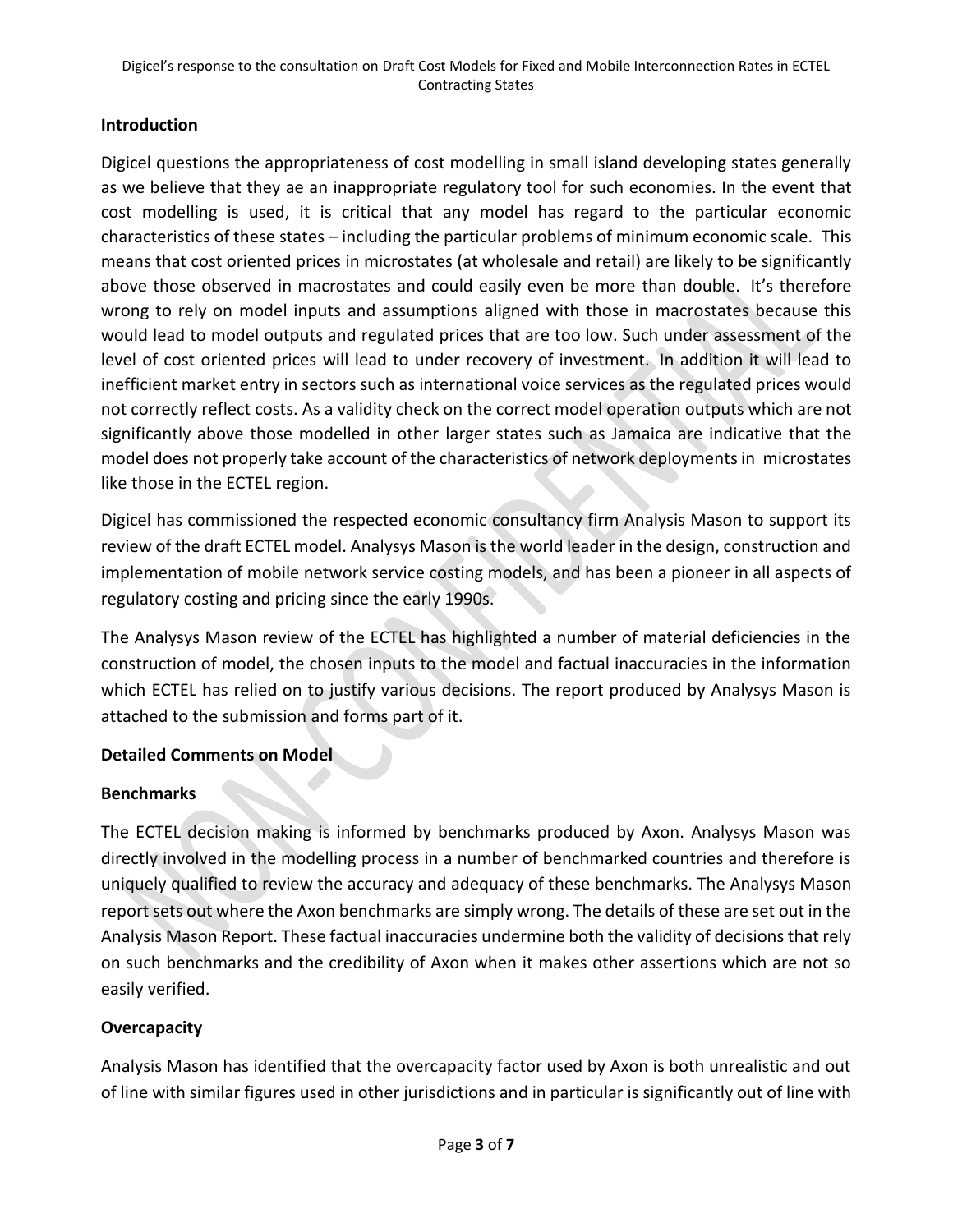equivalent figures used by Axon itself elsewhere. Please refer to the Analysys Mason report for the detail of this.

#### **Geotype modelling**

Analysys Mason has identified a number of material deficiencies in the Axon approach including results which are totally at odds with the actual geography and demographics of the modelled countries and which are easily verifiable (where for instance Portsmouth in Dominica has been missed almost entirely, as the location data is in the sea). These inaccuracies in the geotype modelling demonstrate that the model as proposed does not in fact model the countries that make up ECTEL. The details of these are set out in the Analysys Mason report.

The lack of verification by Axon or by ECTEL of the accuracy of outputs of the geotype modelling demonstrates the lack of quality control on the suitability of the model for use in accurately determining the costs of operators in the ECTEL Contracting States.

Digicel notes that information relating to operators site locations is currently held by NTRCs and would be therefore be available to ECTEL and its consultant. The fact that this information was not used to validate the operation of the model is a material procedural deficiency.

Analysys Mason has set out a compelling case that the modelling needs to be repeated using a different and more accurate geotype source as it does not currently reflect the actual countries of ECTEL. Digicel strongly endorses this finding.

#### **Internal Inconsistencies in Axon Modelling**

Analysys Mason has identified internal inconsistencies in Axon approach between fixed and mobile model inputs. In particular Analysys Mason has identified that Axon is proposing to use different asset lives for the same class of asset in both the fixed and mobile models. The different approaches proposed in fact are skewed to advantage the fixed operators as they result in higher termination rates. In the context of the lack of competitive pressures in the fixed market this is both surprising and disappointing. In addition it indicates a lack of basic quality control by Axon on the modelling inputs. This coupled with the verifiable errors in benchmarking and other issues further undermines confidence that the Axon model is fit for purpose for the ECTEL Contracting States.

# **Service Mix**

Analysys Mason has identified that the model assumes that all handsets are 3G compatible. This is factually incorrect as Digicel continues to sell 2G handsets in the market. This demonstrates yet another easily verifiable assumption that neither ECTEL nor its consultant has performed any validity check on.

# **Suitability of model for use in ECTEL Contracting States**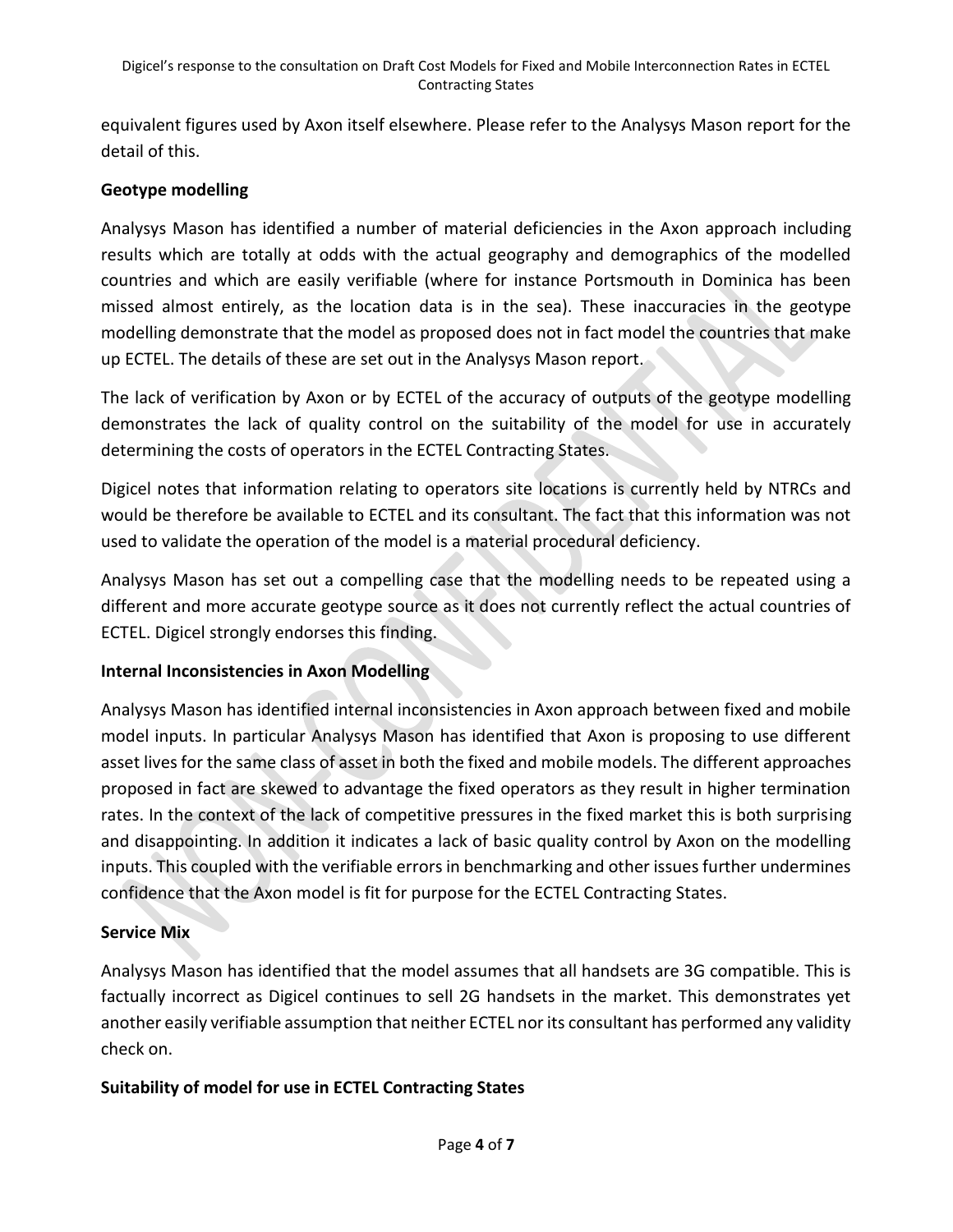Analysys Mason has identified that very large portions of the model are not actually operative in terms of either inputs or generating outputs. In addition Analysys Mason has identified the use of terms such as "Sultanate" which indicates that this model is likely to be a re-use of a previous model constructed by Axon. While such re-use allows some efficiencies the very large portions of the model which care not used, the disconnect between the geo data used by Axon and local geography and demographics demonstrate that the model has not been sufficiently tailored to produce accurate results which reflect the actual costs of operators in the ECTEL Contracting States.

Digicel particularly notes that as an expert body Analysys Mason has identified the difficulties that respondents would have in properly analysing and commenting on the model due to the complexity and lack of notation and explanation of the operation of its various element. Digicel had requested an extension to the response time to this consultation which reflected the complexity of the model and the difficulties in reviewing it. While ECTEL granted an extension it is Digicel's view that this was entirely inadequate and in practice undermined the validity of the consultation process.

#### **Procedural issues**

Digicel believes that the failure of ECTEL and its consultant to properly validate the model outputs and operation, the reliance on factually inaccurate information provided by the consultant and the denial of an adequate period to respondents to properly analyse and assess such a complex and poorly annotated model combine to mean that the consultation process falls short of the minimum procedure required by well established administrative law. Unless these deficiencies are addressed Digicel is of the view that the process to date is amenable to successful to review and reserves its rights in this regard.

#### **Glide paths**

Digicel wishes to comment on the method of transition from the current mandated prices to any prices resulting from the modelling exercise. In the event that the modelled price is significantly below the current price then an issue arises as to how to manage the transition between the two.

Where the change is large then it is a well recognised and widely adopted regulatory approach to use a so called "glide path" to move between the initial price and the final price with a number of interim step down prices spread out over time.

There are multiple reasons for this approach. It is worth noting the fact that reductions in wholesale Fixed and Mobile Termination rates do not immediately flow through to the retail market. They do so by the operation of competitive market pressure over time. Therefore any negative impact on consumer welfare benefit from the phased reduction of termination rate reductions are significantly ameliorated.

In addition other considerations relating to negative impacts of a step change pricing transitions must also be taken into account.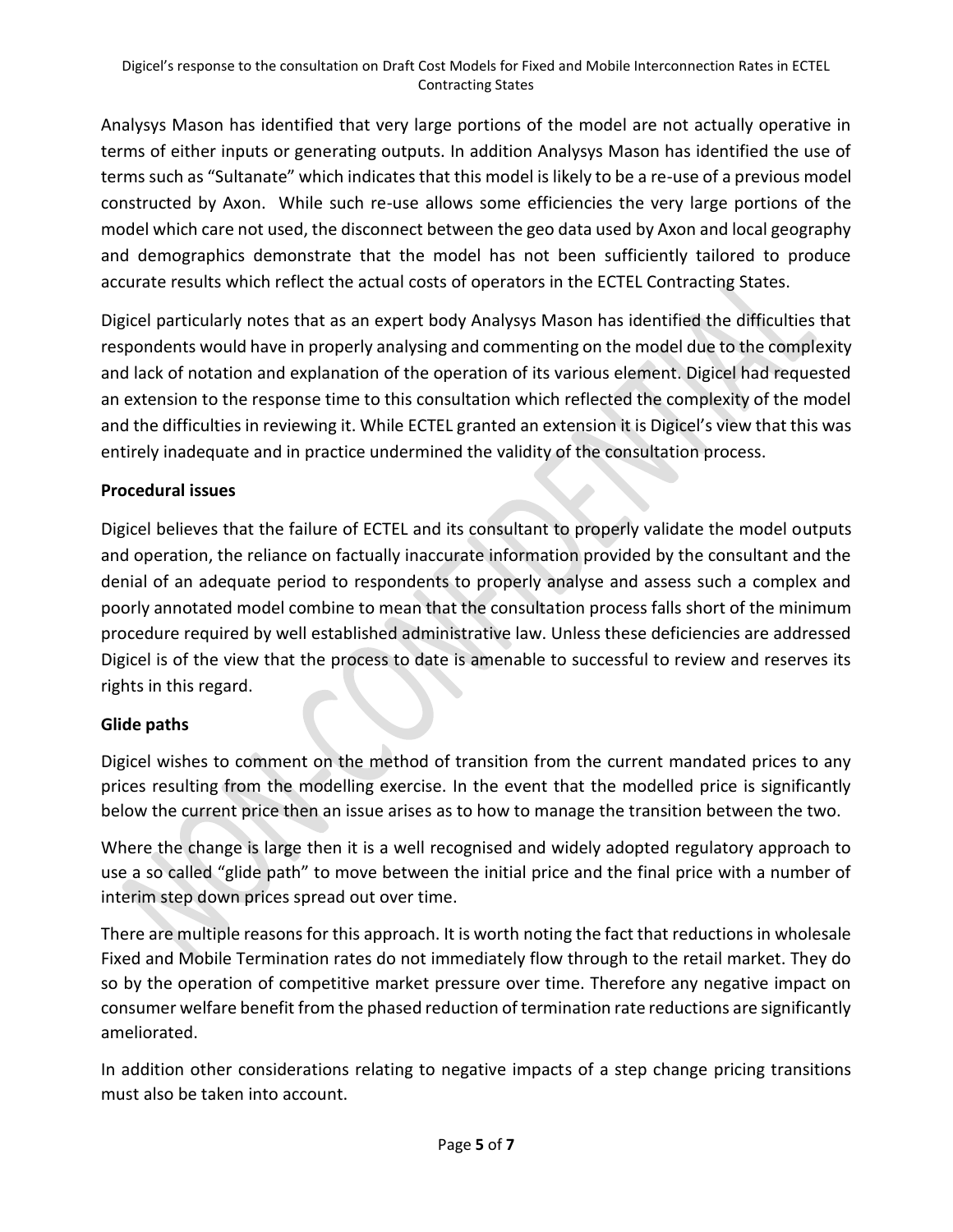The first is the need to minimise the business disruption to the cash flow of the regulated companies which could have short term impacts on investment phasing. Positive working capital is required to ensure that a firm is able to continue its operations and that it has sufficient funds to satisfy both maturing [short-term debt](https://en.wikipedia.org/wiki/Money_market) and upcoming operational expenses. Therefore step changes in wholesale pricing will also act to delay reductions in retail pricing as operators must protect their ability to meet their short term liabilities.

Negative impacts on cash flow from large step changes in termination rate revenues would also have downstream impacts on operator investment phasing, delaying the availability of new services to end users.

In general competitive pressure will result in retail price reduction over time to reflect the reduction in the wholesale Mobile and Fixed Termination rate reductions. However in the specific circumstances of the ECTEL contracting states there is little or no competitive pressure to be exerted on the retail pricing for fixed voice services

Digicel is of the view that regulation of MTRs is not an end in itself but is based on some calculus that sees the benefit of regulated (and in this case) lower wholesale prices passed on to end users. For fixed consumers with multiple fixed operators this occurs as cost savings on the wholesale side are traded away by competing fixed providers on the retail side. Absent functioning and effective retail competition on the fixed retail side the margin excess resulting from any reduction in MTRs will not be passed through to Consumers but will be retained by the fixed retail providers as excess or windfall profits.

In the case of ECTEL there is currently no effective retail competition in the fixed market and a steep glidepath would allow the combine Cable and Wireless/Colombus Communications entity (Flow) leverage its market power by simply retaining the benefit of MTR reductions and not passing them onto consumers. The fact that Flow is also active in the mobile market means that these excess profits can be leveraged into the mobile market damaging competition.

[Confidential]

# *REDACTED*

# [End of confidential section]

The lack of competitive pressure in the retail fixed market reductions in MTR are unlikely to be promptly passed through to consumers and be retained as windfall profits by the fixed incumbent. Based on this Digicel believes that it would also be appropriate for ECTEL to adopt a multiyear glide path for MTRs spanning 3 years with equal step down increments between the current pricing and any modelled price.

By contrast because of more intense competitive pressure in the retail mobile market reductions in FTR are more likely to be passed through to consumers and a shorter steeper glide path of no longer than 1 year for Fixed Termination Rates would be justified. This is all the more appropriate as the